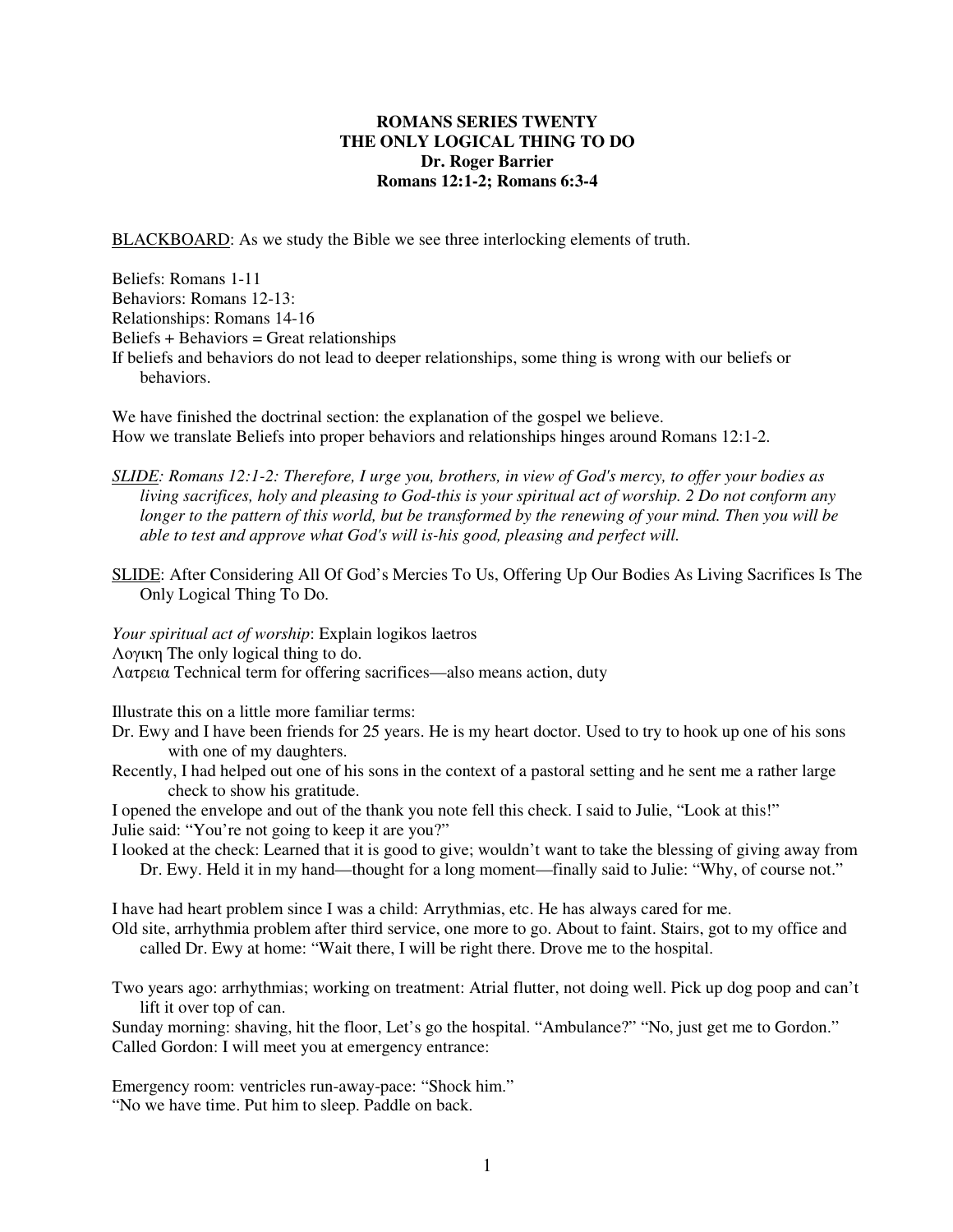Next thing I knew, I was awake. "Did it work?" First time!"

Next day: "Did I jump three inches off the table like they do on tv?"

- "No…out cold…sat straight up in bed, grabbed your chest and yelled, "OWW," and passed back out." Ride the lightning.
- So, I am holding the check….. "No, of course I am not going to keep it. How could I take anything from the man who saved my life?"
- *SLIDE: Romans 12:1: Therefore, I urge you, brothers, in view of God's mercy, to offer your bodies as living sacrifices, holy and pleasing to God-this is* the only logical response to the man who saved your life.

SLIDE: Doing What Jesus Did Is The Only Reasonable Thing To Do.

What did Jesus do? He sacrificed His life for others.

- GALATIANS 2:20: I have been crucified with Christ and I no longer live, but Christ lives in me. The life I live in the body, I live by faith in the Son of God, who loved me and gave himself for me.
- SLIDE: Set up Chronicles of Narnia: The Lion, Witch and the Wardrobe: children's allegories of the Christian life. Peter, Susan, Edward and Lucy go through the wardrobe into the land of Narnia. Ice Queen Witch reigns: Cold and dark with sin. The Sons and daughters of Adam will break the curse. Aslan, the Lion is Christ: Edward betrays Aslan to the Witch. According to the curse, the son of Adam must die on the stone table: Aslan makes a deal to die in Edward's place. Watch Christ die.

## VIDEO: ASLAN'S DEATH

*ROMANS 6:1-3: What shall we say, then? Shall we go on sinning so that grace may increase? 2 By no means! We died to sin; how can we live in it any longer? 3 Or don't you know that all of us who were baptized into Christ Jesus were baptized into his death?* 

## SLIDE: Offering Our Bodies To Christ Is The Most Strategic Thing We Christians Can Do.

Lord, surely you don't want my body!

Look at your body. How many of you look at your body and really like what you see?

- Has old nature, source of temptation, weak and wobbly, has B.O. I have trouble with my body Don't you want my soul, my spirit – I worship you great in my spirit."
- No, God wants our body.

God needs bodies through which He expresses Himself – Christ came to Earth, "A body thou hast prepared for me." He lives in bodies, not in sanctuaries. "A Living Sacrifice".

BLACKBOARD: We believers can live on of three different levels:

The SENSUAL (soma) simply means that we are ruled by the senses.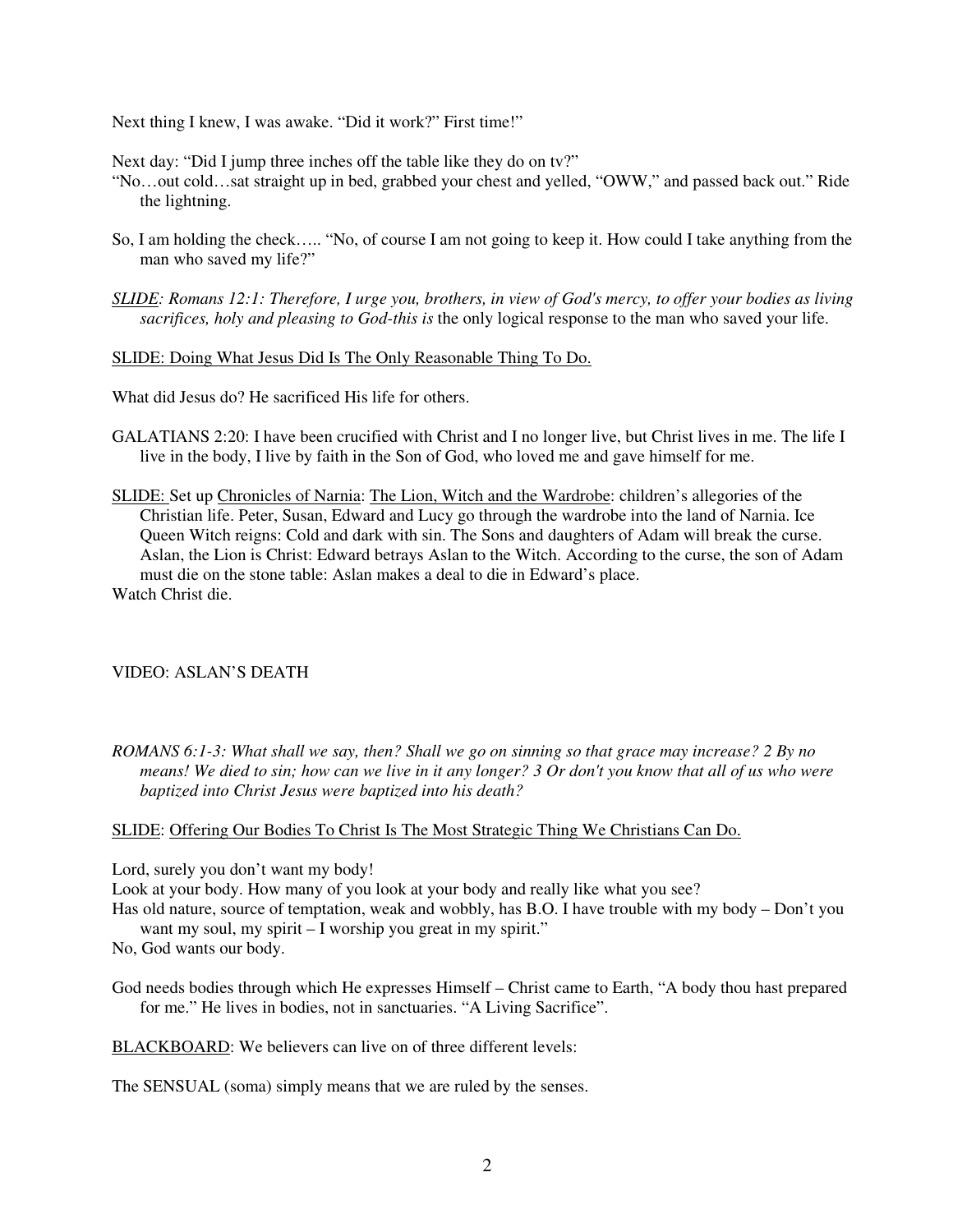5 senses: smell, taste, touch, sight, hearing

- "I'd like to go on a lightning trip to help build that orphanage in Mexico next weekend, but it is so hot."
- "I see that homeless person in the grocery store. She obviously has some money to spend, it looks like she needs some help. I really want to help, but she looks so dirty. That kind of freaks me out."

SOULISH (psyche) dominated by intellect, will and emotions

- Mind: Intellect: A person may give himself over to the intellectual pursuits of Christianity. Studies his Bible, becomes a walking encyclopedia. People admire and respect his grasp of truth—but it is all intellectual. It is not spiritual.
- Emotions: Weeps at Lord's Supper as thinks Calvary. Gets all excited in worship and shouts his hallelujahs! So deeply moved at the thought of orphans in Korea that he will empty his billfold into the offering plate when the appeal is made. He is not necessarily spiritual. Any nonXn can do that.
- Will: Prays for God to help him overcome smoking. He immediately throws his cigarettes into the fire and never smokes again. This may not be a spiritual victory, it may simply be the manifestation of an iron will.
- It is possible to appear to be spiritual when in fact all of our behaviors are directly empowered by our mind, will and/or emotions. This is a very subtle trap.
- SLIDE: The spiritual life means that God the essence of the body is offered to Christ as a sacrifice.
- When the Holy Spirit has complete control over the body—the 5 senses and the intellect, will and emotions—then we are able to fully express the beauties of the Lord Jesus in every way.

Where do I get the power to do this?

SLIDE: Bodies Presented In Sacrifice To Jesus Will Be Living, Holy And Acceptable.

The OT sacrifices were dead. We are living sacrifices. The life comes from our resurrection with Christ.

*ROMANS 6:3-4: Or don't you know that all of us who were baptized into Christ Jesus were baptized into his death? 4 We were therefore buried with him through baptism into death in order that, just as Christ was raised from the dead through the glory of the Father, we too may live a new life.* 

SLIDE: Set up Aslan's resurrection and the breaking of the stone table.

VIDEO: ASLAN'S RESURRECTION.

This is the picture symbol of Baptism. BLACKBOARD: Explain the death, burial and resurrection picture of Baptism as it relates to our new life.

Because of the resurrected power of Christ, we have the power to fulfill verse 2.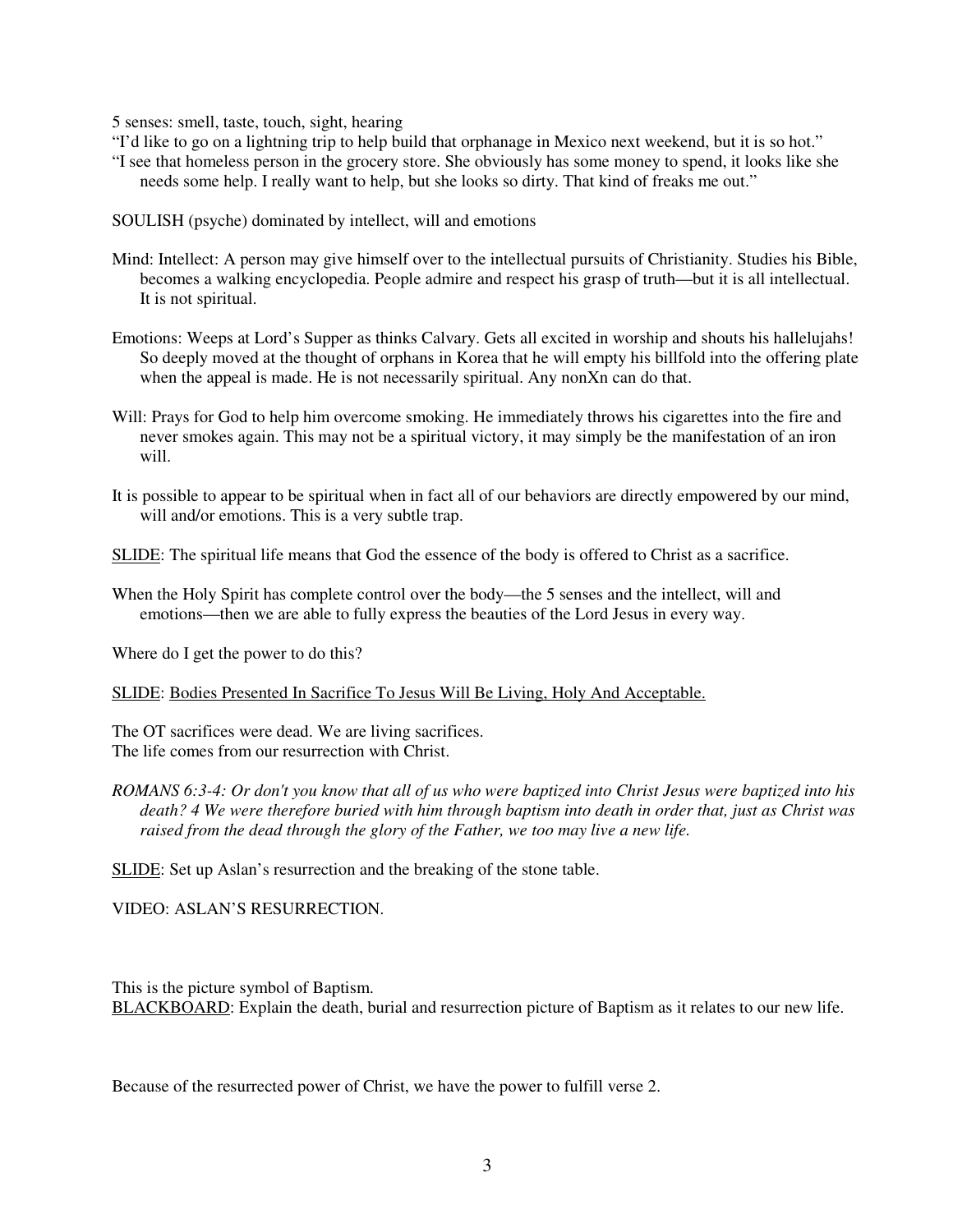*SLIDE: Romans 12:2: Do not conform any longer to the pattern of this world, but be transformed by the renewing of your mind. Then you will be able to test and approve what God's will is-his good, pleasing and perfect will.* 

SLIDE: Transformation occurs by refusing to be conformed and by constantly renewing the human mind.

TRANSFORMED is µεταµορφοοµαι– changed into a new creature.

This term occurs only three other places in the Bible.

It is used to describe the transfiguration of Christ (Mark 17:2 and Mark 9:2).

- It is used to describe the glorious change in the face of a believer when he or she gazes steadfastly into the face of Jesus (2 Corinthians 3:18).
- The Holy Spirit wants to etch the likeness of the Lord Jesus into our characters so that it might be reflected to some degree into our faces.
- *SLIDE*: Transformation occurs by refusing to be conformed to a society that does not know Christ.

The world is society with God left out.

The world has its fads and fashions and dress and diets are not the issue. The issue is the far more serious areas of life like morals, standards, ethics and religious beliefs.

Marriage values in our society: No commitment. Marriage has a low value in our culture. Divorce rate highest in world.

One man and one woman for one lifetime.

Lost foundation of family. Insecurity for children.

If we are not careful we can begin to conform to the world's morals and values.

Conformed is putting on a costume that is not who we really are within.

Wilbur the Wildcat is a wildcat but he isn't a wildcat. He is a student dressed up like a wildcat. He had this funny thing on his face and that nose that stuck out, a long tail. He was dancing all around the field.

He was being conformed to the image of a wildcat. He wasn't a wildcat.

When we wrap around ourselves the things that characterize the world system, we're conforming. Don't let the world squeeze you into its mold.

*SLIDE: Transformed by constantly renewing your mind.* 

Renew your mind so that you see life the way God sees it. This is a continuing choice.

Some people I know are so better off financially than I am. House, Car, Clothes, pool; This is just not fair. I will renew my mind and choose to let go of my jealousy.

When somebody hurts or betrays me, I cut off the relationship or scheme until I find just the right setting to get even.

How can I live like this anymore? I will forgive them and pray for them. No longer will I repay evil for evil.

Mostly I just trade out. When people do nice things for me, I do nice things for them. Maybe it is time that I did some things for people who could never ever repay me in any possible way.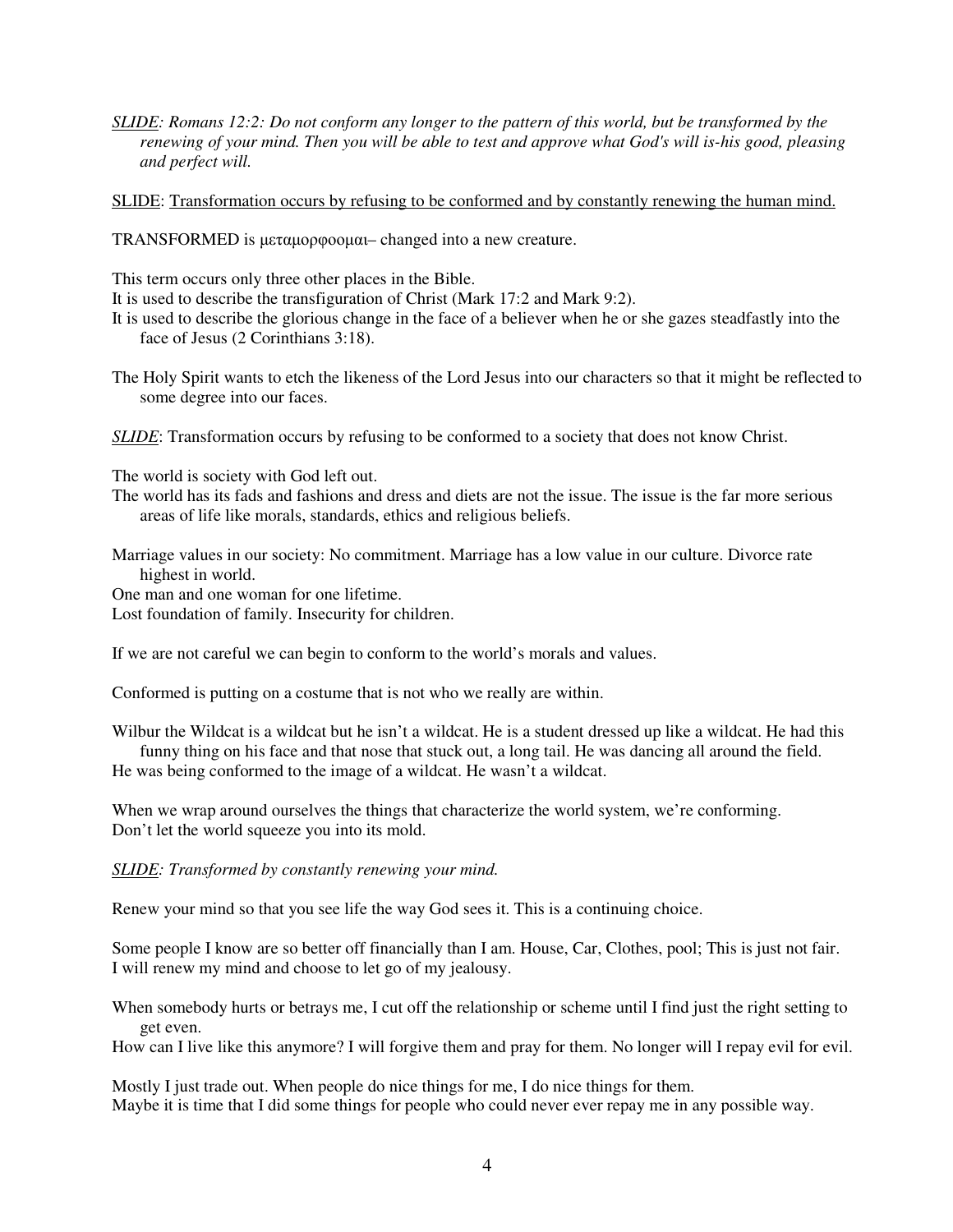Before I was a Christian, life was all about me. I was the most important person I knew. I will renew my mind by rethinking that. God is first, others are second, I am third.

I do not know how God wants to use me in His Body. It really doesn't matter much anyway. I am rethinking my role as a Christian. I intend to discover my spiritual gift and use it.

People think I love them. But I only use them for what I can get out of them. Oh, God, please forgive me.

I am so angry with God. My life has not turned out the way I wanted—marriage is sour, children in pain, job is a dead-end street—health problems so unfair.

God has a plan for my life. He wants to partner with me—and pick up the pieces and start over.

## SLIDE: "In Simple Terms How Can I Let This Happen In My Life?" Practice! Practice! Practice!

Obey the command: *offer your bodies as living sacrifices*.

- Captain was sharing that one of the biggest problems in training United States soldiers was to get them conditioned well enough so that they would shoot an enemy without thinking about it.
- "I've seen more than one American soldier killed in the field because when he met the enemy he had to decide all over again whether or not to shoot while the enemy soldier had already made that decision long ago. While the American was deciding, he was shot."
- You know why so many of us keep falling into sin because every time we face a temptation we have to decide all over again whether or not to do it.

We ought to say once and for all, "I decide that my body belongs to the Lord and it will glorify God."

- Some folks have to decide all over again every Saturday night whether or not they are going to church. If one of your children comes to you and says, "Dad, are we going to church?" Then you've failed somewhere. That is a decision that ought to be made once and for all. "Every Sunday for the rest of our lives, we're going to be in church."
- What temptations do you face? Have you made a once for all decision that they no longer are a part of your life? Or, are you still trying to decide?
- Selfishness, Jealousy, Lust, pornography, bitterness, materialism, laziness, greed, anger, abusive speech, physical or sexual abuse, foul mouth, smoking, drug abuse?
- Offer it once and for all to Jesus, never to be taken back, signing the death certificate to the Lord Jesus Christ. "Lord Jesus, my body is yours. I give it to you once and for all – even the right to take it back."

I have decided that it is not usually that easy. Paul knew that.

That is why these two commands are in present tense – Keep on doing them daily.

Keep on stop being conformed. Keep on being transformed by renewing your mind.

Complications: best doctors are those who have performed the operation the most.